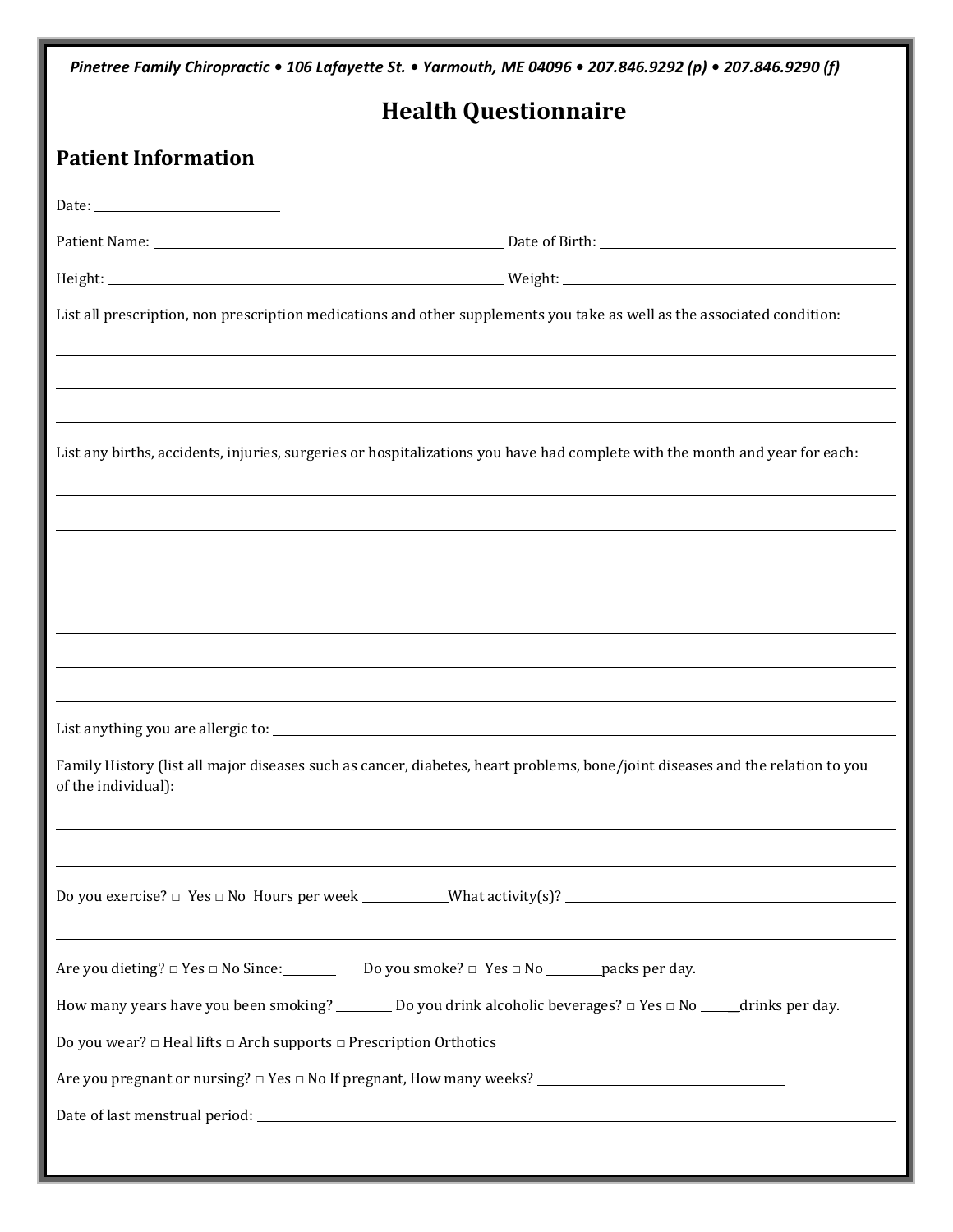| Pinetree Family Chiropractic • 106 Lafayette St. • Yarmouth, ME 04096 • 207.846.9292 (p) • 207.846.9290 (f)    |  |  |  |  |  |
|----------------------------------------------------------------------------------------------------------------|--|--|--|--|--|
| <b>Medical History</b>                                                                                         |  |  |  |  |  |
| Describe the reason(s) for your doctor visit today:                                                            |  |  |  |  |  |
|                                                                                                                |  |  |  |  |  |
|                                                                                                                |  |  |  |  |  |
|                                                                                                                |  |  |  |  |  |
| Are you here because of an accident? ____________________________What type? __________________________________ |  |  |  |  |  |
| When did your symptoms start? _____________________________How did your symptoms begin? ______________________ |  |  |  |  |  |
| How often do you experience symptoms? (Circle one) Constantly Frequently Occasionally Intermittently           |  |  |  |  |  |
| Describe your symptoms? (circle all that apply) Sharp Dull ache Numbing Burning Tingling<br>Shooting           |  |  |  |  |  |
| Are your symptoms? (Circle one) Getting better<br>Staying the same Getting worse                               |  |  |  |  |  |
| How do your symptoms interfere with your work or normal activities?<br><u>Example 2.1</u>                      |  |  |  |  |  |
|                                                                                                                |  |  |  |  |  |
|                                                                                                                |  |  |  |  |  |
|                                                                                                                |  |  |  |  |  |
|                                                                                                                |  |  |  |  |  |
| <b>History of Treatment</b>                                                                                    |  |  |  |  |  |
|                                                                                                                |  |  |  |  |  |
|                                                                                                                |  |  |  |  |  |
| Have you seen a chiropractor before? ____Yes _____ No                                                          |  |  |  |  |  |
| Have you seen another doctor for these symptoms? If yes, indicate name and type of medical provider:           |  |  |  |  |  |
|                                                                                                                |  |  |  |  |  |
|                                                                                                                |  |  |  |  |  |
|                                                                                                                |  |  |  |  |  |
|                                                                                                                |  |  |  |  |  |
|                                                                                                                |  |  |  |  |  |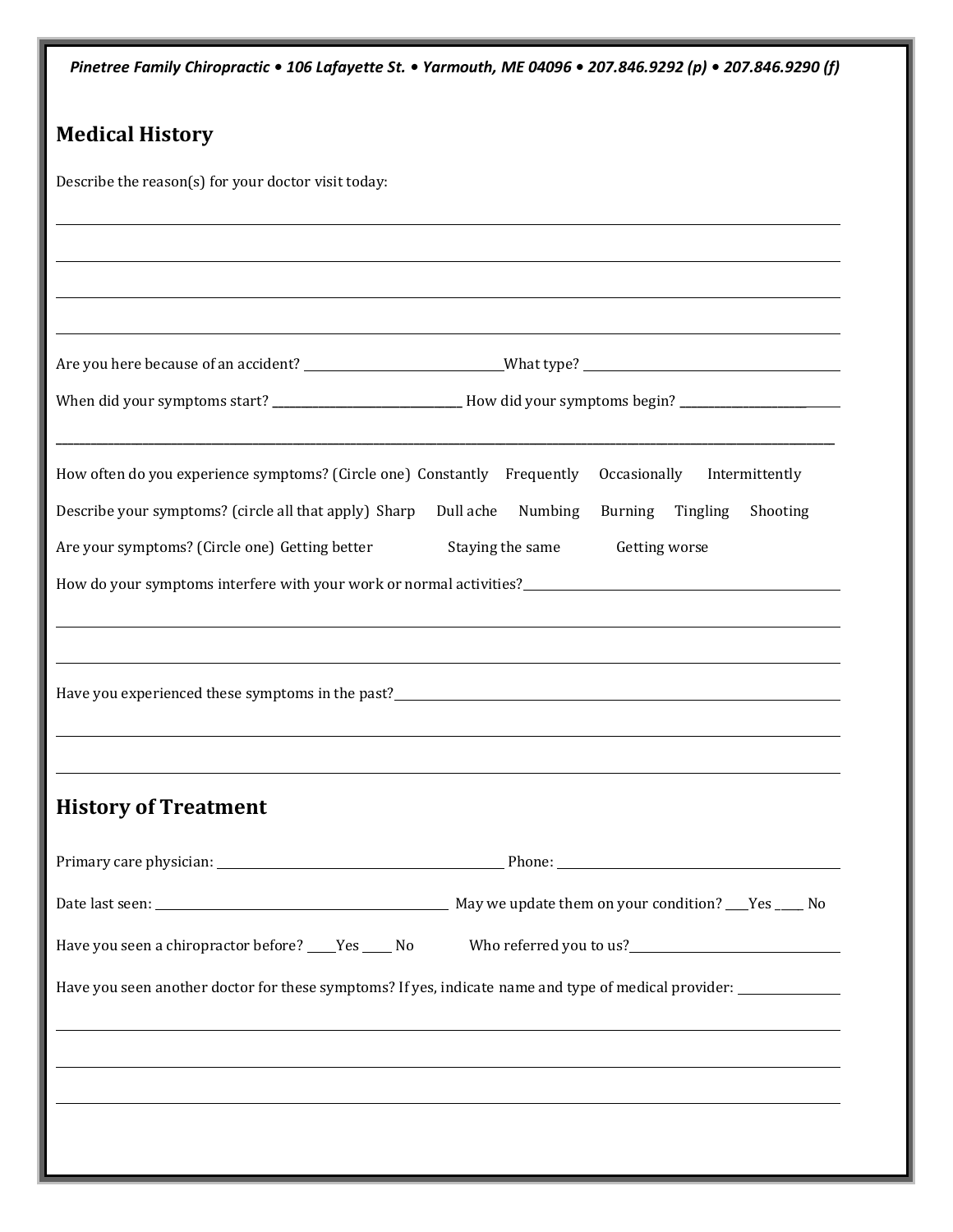*Pinetree Family Chiropractic • 106 Lafayette St. • Yarmouth, ME 04096 • 207.846.9292 (p) • 207.846.9290 (f)*

## **Description of Condition**

Mark any area(s) of discomfort with the following key:

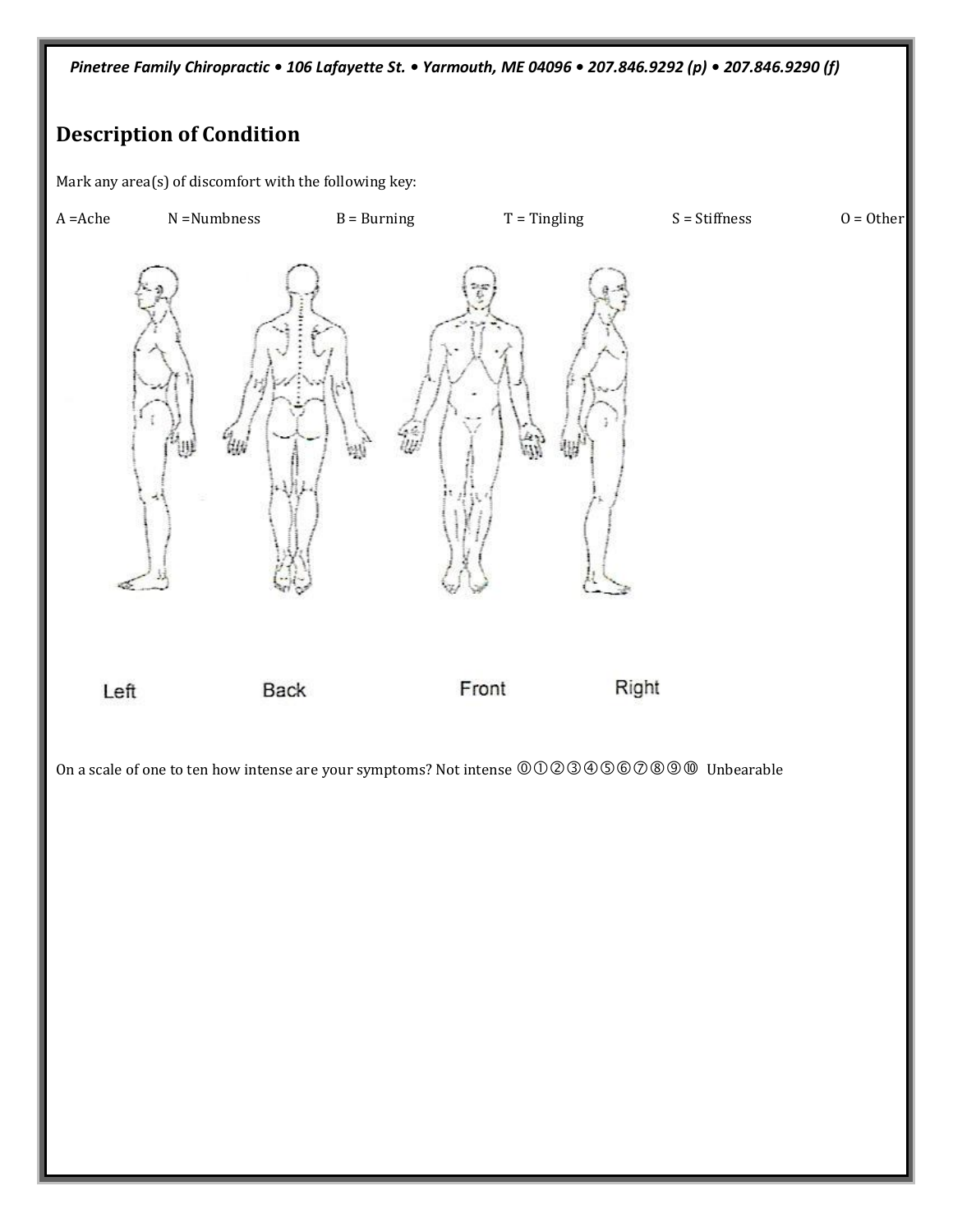*Pinetree Family Chiropractic • 106 Lafayette St. • Yarmouth, ME 04096 • 207.846.9292 (p) • 207.846.9290 (f)* **For the conditions below please indicate if you have had the condition in the past or if you presently have the condition.**

|         |            | Past Present Condition     |         |         | Past Present Condition    |            |            | Past Present Condition         |
|---------|------------|----------------------------|---------|---------|---------------------------|------------|------------|--------------------------------|
| O       | $\circ$    | Abdominal Pain             | $\circ$ | $\circ$ | Elbow/upper arm pain      | $\circ$    | $\circ$    | Liver/Gall Bladder<br>Disorder |
| O       | $\circ$    | Abnormal Weight gain/loss  | $\circ$ | $\circ$ | Epilepsy                  | $\circ$    | $\circ$    | Loss of Bladder<br>Control     |
| O       | $\circ$    | Allergies                  | $\circ$ | $\circ$ | Excessive thirst          | $\circ$    | $\circ$    | Low back pain                  |
| O       | $\circ$    | Angina                     | O       | $\circ$ | <b>Frequent Urination</b> | $\circ$    | $\circ$    | Mid back pain                  |
| O       | $\circ$    | Ankle/foot pain            | O       | $\circ$ | <b>General Fatigue</b>    | $\circ$    | $\circ$    | Neck pain                      |
| O       | $\circ$    | Arthritis                  | $\circ$ | $\circ$ | Hand pain                 | $\circ$    | $\circ$    | Painful Urination              |
| O       | $\circ$    | Asthma                     | $\circ$ | $\circ$ | Heart attack              | $\circ$    | $\circ$    | Prostate Problems              |
| O       | $\circ$    | <b>Bladder Infection</b>   | $\circ$ | $\circ$ | Hepatitis                 | $\circ$    | $\circ$    | Shoulder pain                  |
| O       | $\circ$    | <b>Birth Control Pills</b> | $\circ$ | $\circ$ | High blood pressure       | $\circ$    | $\circ$    | Smoking/tobacco<br>Use         |
| O       | $\circ$    | Cancer                     | $\circ$ | $\circ$ | Hip/upper leg pain        | $\circ$    | $\circ$    | Stroke                         |
| $\circ$ | $\circ$    | <b>Chest Pains</b>         | $\circ$ | $\circ$ | HIV/AIDS                  | $\circ$    | $\circ$    | <b>Systematic Lupus</b>        |
| O       | $\circ$    | Chronic Sinusitis          | O       | $\circ$ | Hormone Therapy           | $\bigcirc$ | $\bigcirc$ | Thoracic Outlet                |
| O       | $\bigcirc$ | Depression                 | $\circ$ | $\circ$ | Jaw pain                  | $\circ$    | $\circ$    | Tumor                          |
| $\circ$ | $\circ$    | Dermatitis/Eczema          | $\circ$ | $\circ$ | Joint swelling/stiffness  | $\circ$    | $\circ$    | Ulcer                          |
| O       | $\bigcirc$ | Dizziness                  | $\circ$ | $\circ$ | <b>Kidney Stones</b>      | $\circ$    | $\bigcirc$ | Upper back pain                |
| O       | $\circ$    | Drug/Alcohol Use           | $\circ$ | $\circ$ | Knee/lower leg pain       | $\circ$    | $\circ$    | Wrist pain                     |
| O       | $\circ$    | Headache                   | $\circ$ | $\circ$ | Migraines                 | $\circ$    | $\circ$    | <b>Digestive Problems</b>      |
|         |            |                            |         |         |                           |            |            |                                |

\_\_\_\_\_\_\_\_\_\_\_\_\_\_\_\_\_\_\_\_\_\_\_\_\_\_\_\_\_\_\_\_\_\_\_\_\_\_\_\_\_\_\_\_\_\_\_\_\_\_\_\_\_\_\_\_\_\_\_\_\_\_\_\_\_\_\_\_\_\_\_\_\_\_\_\_\_\_\_\_\_\_\_\_\_\_\_\_\_\_\_\_\_\_\_\_\_\_\_\_\_\_\_\_\_\_\_\_\_\_\_\_\_\_\_\_\_\_\_\_\_\_\_\_\_\_\_\_\_\_\_\_\_\_\_\_\_\_\_\_\_\_\_\_\_\_

 $\mathcal{L}_\mathcal{L} = \mathcal{L}_\mathcal{L} = \mathcal{L}_\mathcal{L} = \mathcal{L}_\mathcal{L} = \mathcal{L}_\mathcal{L} = \mathcal{L}_\mathcal{L} = \mathcal{L}_\mathcal{L} = \mathcal{L}_\mathcal{L} = \mathcal{L}_\mathcal{L} = \mathcal{L}_\mathcal{L} = \mathcal{L}_\mathcal{L} = \mathcal{L}_\mathcal{L} = \mathcal{L}_\mathcal{L} = \mathcal{L}_\mathcal{L} = \mathcal{L}_\mathcal{L} = \mathcal{L}_\mathcal{L} = \mathcal{L}_\mathcal{L}$ 

 $\mathcal{L}_\mathcal{L} = \mathcal{L}_\mathcal{L} = \mathcal{L}_\mathcal{L} = \mathcal{L}_\mathcal{L} = \mathcal{L}_\mathcal{L} = \mathcal{L}_\mathcal{L} = \mathcal{L}_\mathcal{L} = \mathcal{L}_\mathcal{L} = \mathcal{L}_\mathcal{L} = \mathcal{L}_\mathcal{L} = \mathcal{L}_\mathcal{L} = \mathcal{L}_\mathcal{L} = \mathcal{L}_\mathcal{L} = \mathcal{L}_\mathcal{L} = \mathcal{L}_\mathcal{L} = \mathcal{L}_\mathcal{L} = \mathcal{L}_\mathcal{L}$ 

**Additional comments you would like the doctor to know:** \_\_\_\_\_\_\_\_\_\_\_\_\_\_\_\_\_\_\_\_\_\_\_\_\_\_\_\_\_\_\_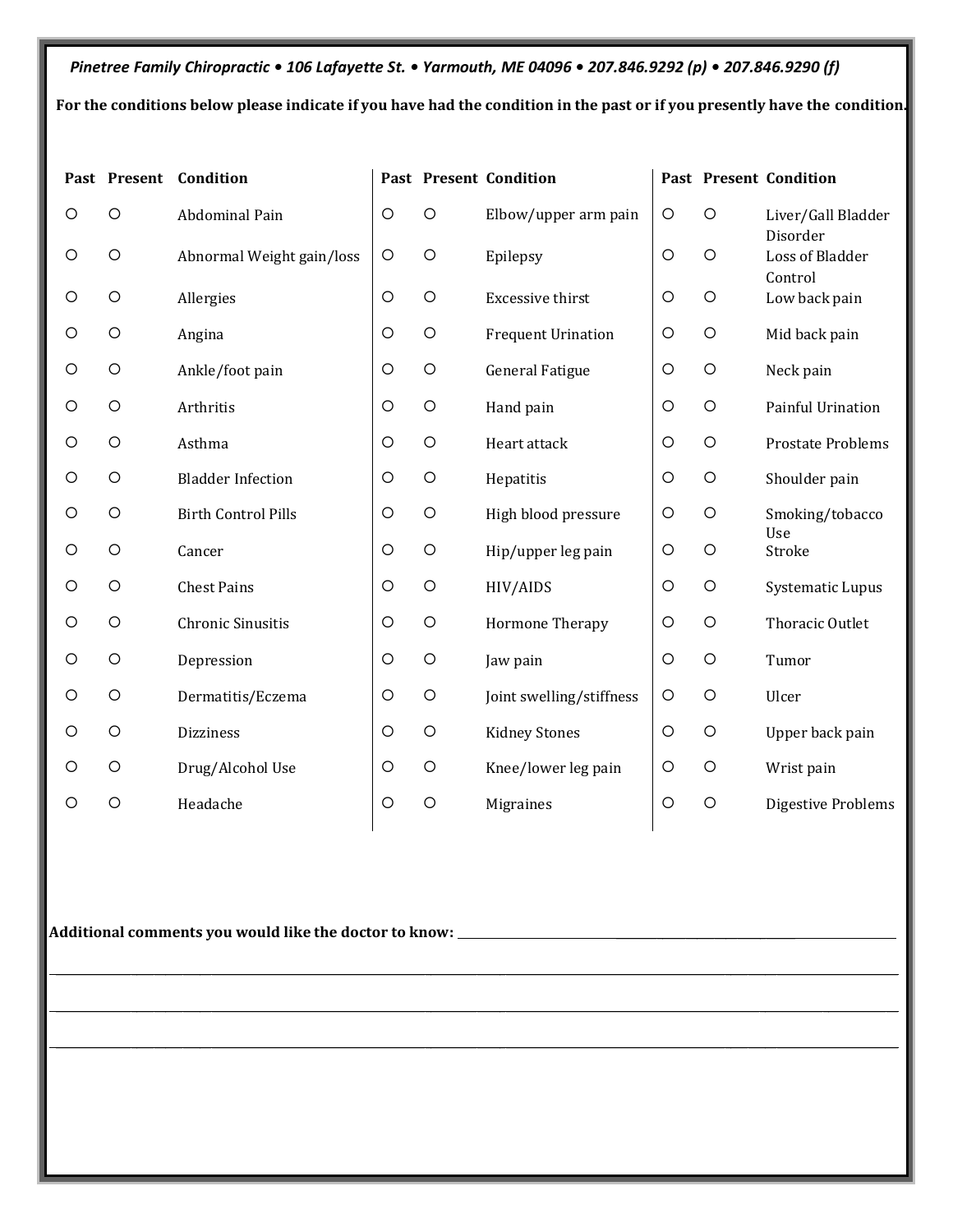|                  | <b>Infants, Children and/or Postpartum:</b>                                                      |
|------------------|--------------------------------------------------------------------------------------------------|
| <b>Prenatal:</b> |                                                                                                  |
|                  |                                                                                                  |
|                  | Weeks gestation at birth: _______________<br>First pregnancy? Y / N                              |
|                  | Birth parent's history of drug and alcohol use before and during pregnancy? (incl prescriptions) |
|                  |                                                                                                  |
|                  |                                                                                                  |
|                  |                                                                                                  |
| Delivery:        |                                                                                                  |
|                  |                                                                                                  |
|                  |                                                                                                  |
|                  | Membranes artificially ruptured? Y / N Episiotomy performed? Y / N                               |
|                  |                                                                                                  |
|                  |                                                                                                  |
|                  |                                                                                                  |
|                  |                                                                                                  |
|                  | Did parents feel birth was excessively traumatic? Y / N                                          |
| Neonatal:        |                                                                                                  |
|                  |                                                                                                  |
|                  | Infant wakeful and responsive at birth? Y / N<br>Jaundice? Y / N                                 |
|                  | Infant feed spontaneously? Y / N                                                                 |
|                  |                                                                                                  |
|                  | The first months:                                                                                |
|                  | Breast fed / Bottle fed / Both Infant regularly rest with head turned, extended or tilted? Y / N |
|                  |                                                                                                  |
|                  |                                                                                                  |
|                  |                                                                                                  |